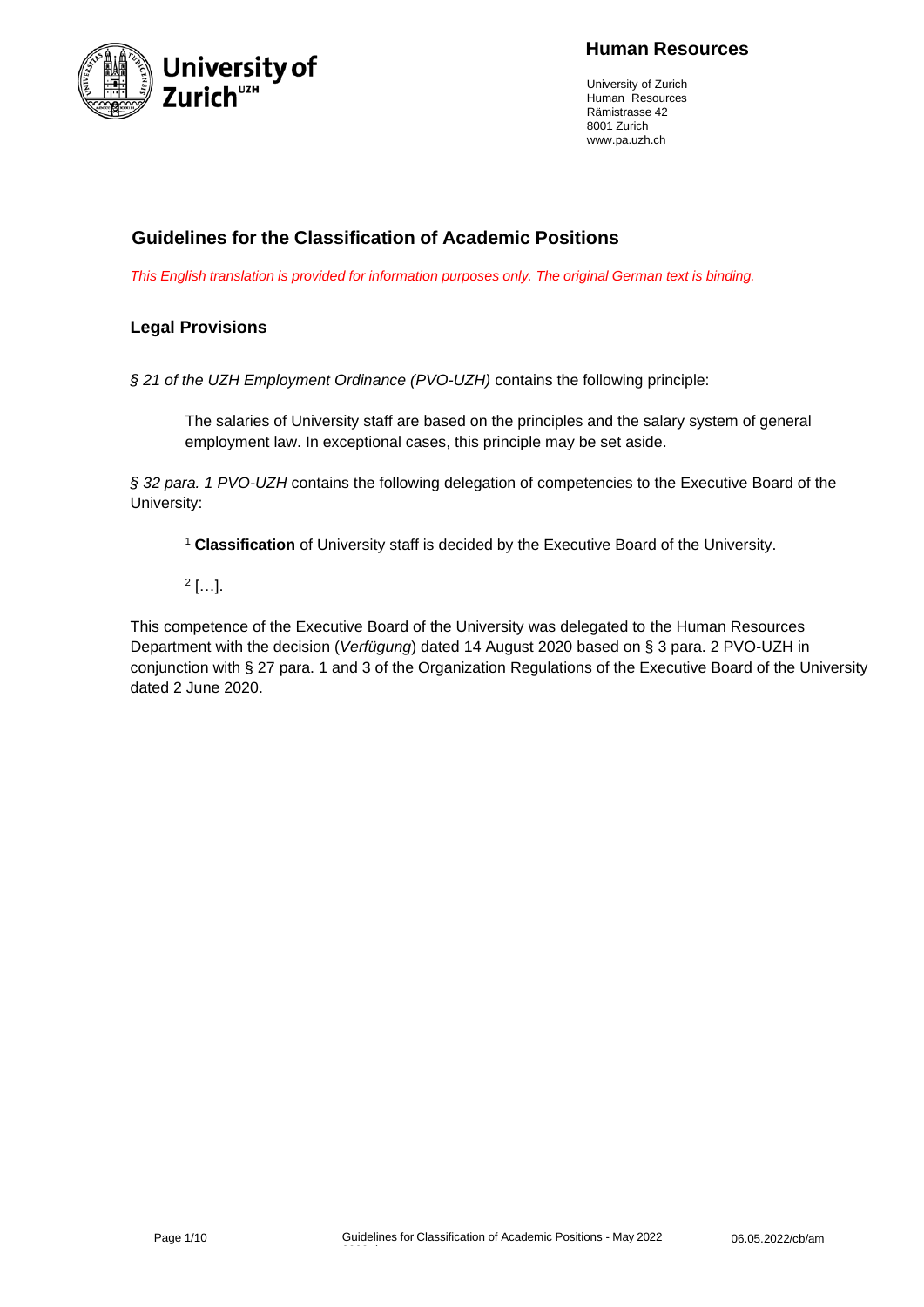

### **Description of General Employment Classifications**

| <b>Employment</b><br><b>Classification</b>                         | <b>Tasks</b>                                                                                                                                                                                                                                                                                                                     |  |
|--------------------------------------------------------------------|----------------------------------------------------------------------------------------------------------------------------------------------------------------------------------------------------------------------------------------------------------------------------------------------------------------------------------|--|
| <b>Student Assistants</b><br>without a Bachelor's<br><b>Degree</b> | Students employed to perform minor tasks in research and teaching.                                                                                                                                                                                                                                                               |  |
| <b>Student Assistants</b><br>with a Bachelor's<br><b>Degree</b>    | Students employed to perform minor tasks in research and teaching.                                                                                                                                                                                                                                                               |  |
| <b>PhD Candidates</b>                                              | Junior academic position with a general outline of rights and<br>responsibilities: Completion of the PhD thesis mainly during working<br>hours, in accordance with the faculties' general outlines of rights and<br>responsibilities. A higher employment level can be chosen if additional<br>tasks are performed.              |  |
| <b>Teaching and</b><br><b>Research</b><br><b>Assistants</b>        | Junior academic position with a general outline of rights and<br>responsibilities: Independent research, support in teaching and research,<br>possibly support inother tasks at the chair.                                                                                                                                       |  |
| Postdoctoral<br><b>Researchers</b>                                 | Junior academic position with a general outline of rights and<br>responsibilities: Independent management of research projects, co-<br>supervision of Master's theses and possibly PhD theses, support in<br>teaching and research, possibly support in other tasks at the chair.                                                |  |
| <b>Senior Teachingand</b><br><b>Research Assistants</b>            | Junior academic position with a general outline of rights and<br>responsibilities: Independent management of research projects, heading<br>a research group, supervision of Master's theses and PhD theses,<br>acquisition of third-party funds, designing/teaching own courses,<br>support in other tasks at the chair.         |  |
| <b>Academic</b><br><b>Associates</b>                               | Special tasks in a scholarly capacity at a professorial chair, e.g.<br>research, teaching, upkeep of specialized equipment. Generally a<br>permanent position; a temporary position in accordance with § 10 of the<br>employment ordinance of the University of Zurich (Personalverordnung<br>der Universität Zürich, PVO- UZH). |  |
| <b>Heads of</b><br><b>Academic</b><br><b>Units</b>                 | Heading a unit with multiple reporting academic associates, employees<br>in junior academic positions and administrative and technical staff. Close<br>cooperation with heads of department/institute. Qualified scientific<br>research work tied to supervision of PhD candidates and teaching.                                 |  |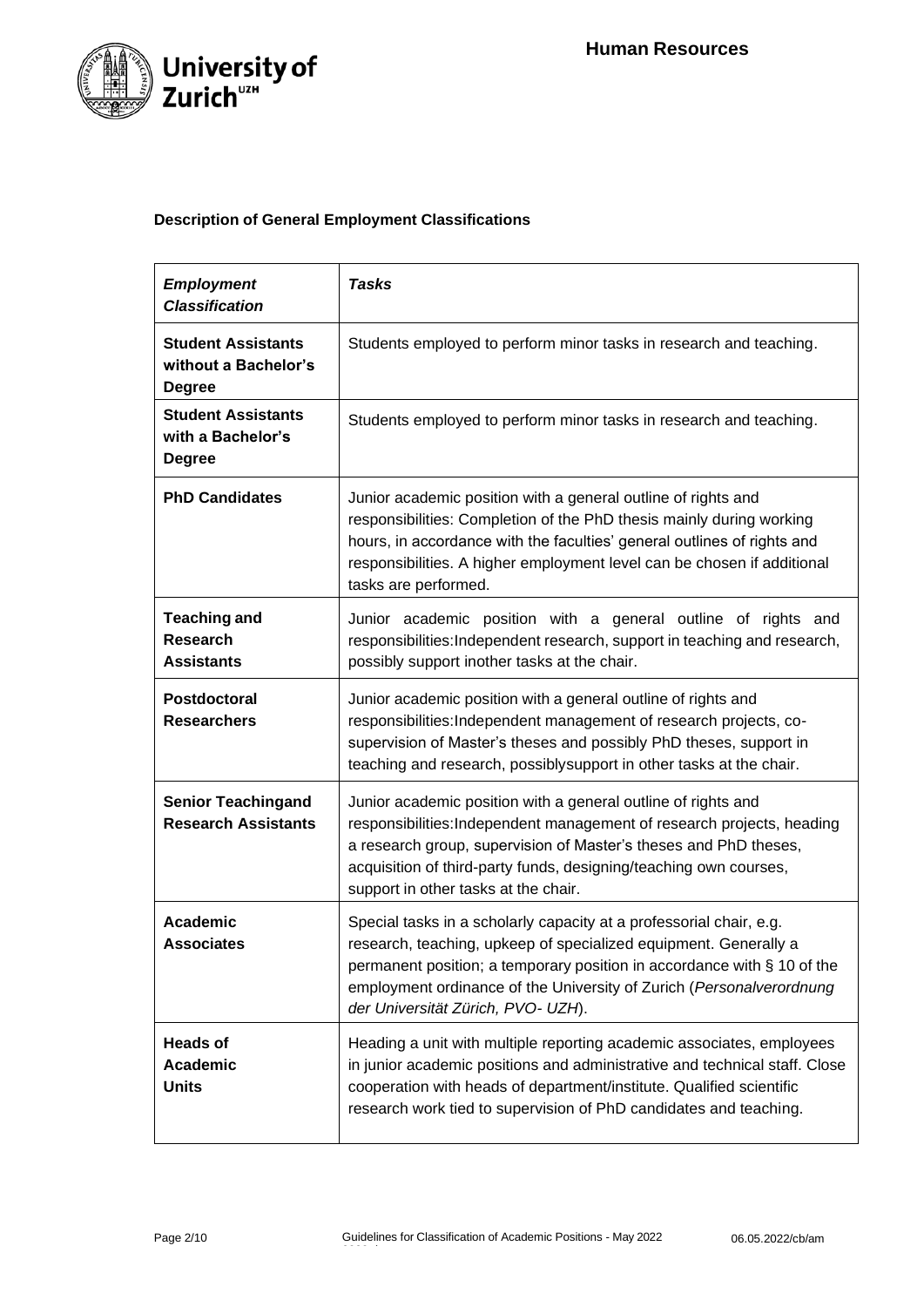

| <b>Resident</b><br><b>Physicians</b> | Examining and treating patients (diagnosis, therapy and documentation),<br>research and teaching according to job description, specialization in a<br>field. Employment as a resident physician is only possible if medical<br>duties make up at least 50% of the relevant employment level.<br>Medical duties are understood to mean clinical activities and other<br>medical activities on healthy, sick or deceased humans and animals,<br>e.g. also those on test persons within the framework of studies, on<br>clients who use medical services (e.g. travel medicine) as well as on<br>parties involved in proceedings in the field of forensic medicine. |
|--------------------------------------|------------------------------------------------------------------------------------------------------------------------------------------------------------------------------------------------------------------------------------------------------------------------------------------------------------------------------------------------------------------------------------------------------------------------------------------------------------------------------------------------------------------------------------------------------------------------------------------------------------------------------------------------------------------|
| <b>Attending</b><br>Physician        | Independent performance of medical activities in one or more special<br>fields, specialist in the area of assignment with increased requirements.<br>Management responsibility. Participation in further training. Specialist<br>title acquired.<br>Employment as a senior physician is only possible if medical duties<br>make up at least 50% of the relevant employment level. For the term<br>"medical duties", see above under Resident physicians.                                                                                                                                                                                                         |
| <b>Chiefs of</b><br><b>Service</b>   | Heading a department with corresponding technical, nursing and<br>medical staff, deputizing for the senior physician or head of clinic,<br>scientific and consultative duties.                                                                                                                                                                                                                                                                                                                                                                                                                                                                                   |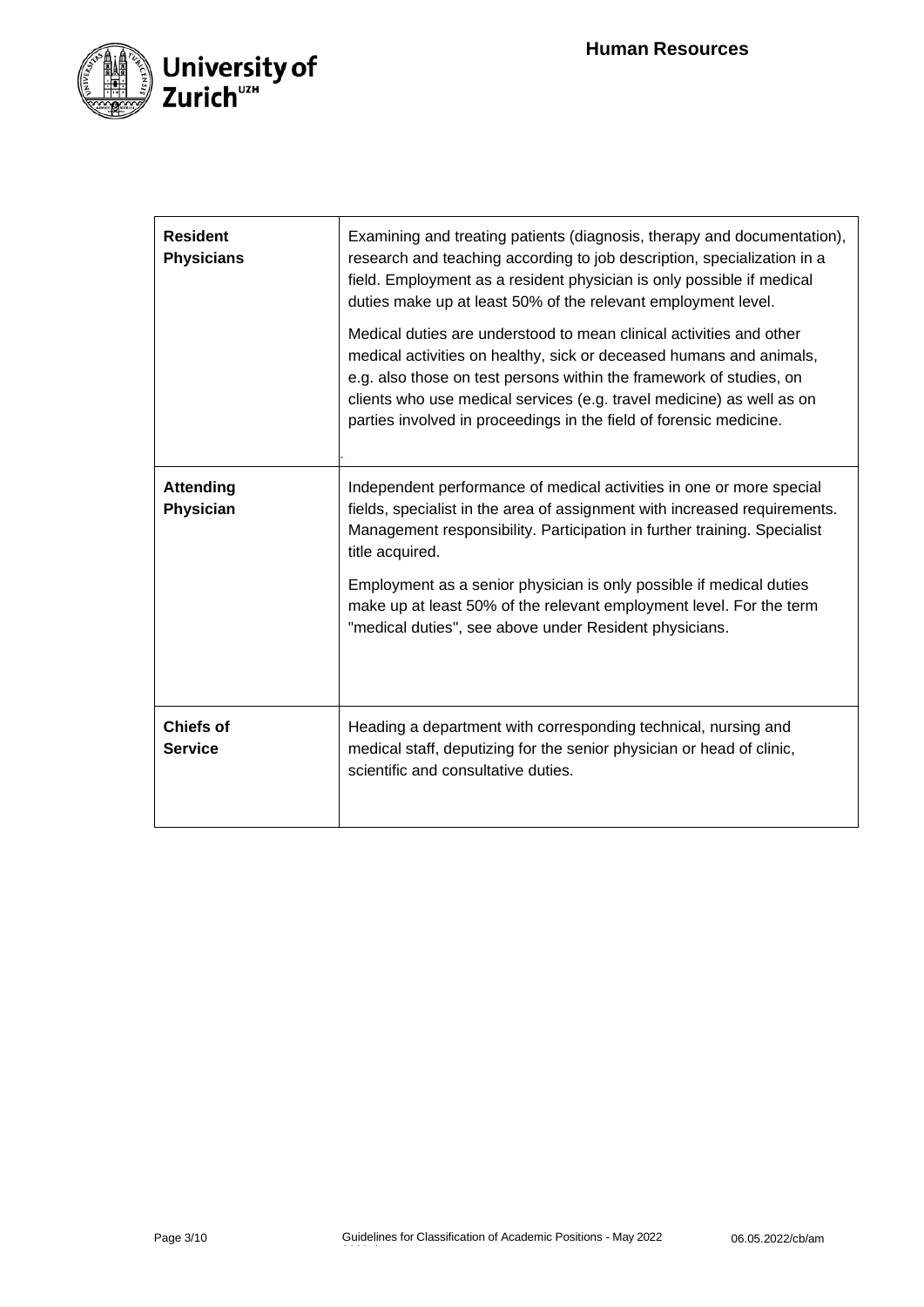

# **Assignment to Individual Employment Classifications**

| <b>Employment</b><br><b>Classification</b>                                          | Pay Category/<br><b>Pay Level</b> | <b>Conditions for Assignment to a Pay Category</b>                                                                                                                                                                                                                                                                                                                                                                                                                                                                                                                |
|-------------------------------------------------------------------------------------|-----------------------------------|-------------------------------------------------------------------------------------------------------------------------------------------------------------------------------------------------------------------------------------------------------------------------------------------------------------------------------------------------------------------------------------------------------------------------------------------------------------------------------------------------------------------------------------------------------------------|
| <b>Swiss National</b><br>Science<br><b>Foundation</b><br>(SNSF)                     | UZH guideline                     | The classification of positions funded by SNSF is done in<br>accordance with the provisions and guidelines of UZH.                                                                                                                                                                                                                                                                                                                                                                                                                                                |
| <b>Third-Party Funds</b>                                                            | UZH guideline                     | The classification of positions funded by third parties is<br>done in accordance with the provisions and guidelines of<br>UZH.                                                                                                                                                                                                                                                                                                                                                                                                                                    |
| <b>Student</b><br><b>Assistants</b><br>without a<br><b>Bachelor's Degree</b>        | $10/03 - 11$                      | Student assistants are assigned to pay category 10. The<br>responsible unit (e.g. institute/department) selects a pay<br>level from 03 to 11, depending on the job requirements<br>and tasks.                                                                                                                                                                                                                                                                                                                                                                     |
| <b>Student</b><br><b>Assistants</b><br>with a<br><b>Bachelor's</b><br><b>Degree</b> | $13/03 - 11$                      | A transfer from pay category 10 to 13 must be completed<br>as soon as the Bachelor's degree has been awarded. The<br>responsible unit (e.g. institute/department) selects a pay<br>level from 03 to 11, depending on the job requirements<br>and tasks. The transfer takes effect the month after the<br>degree was awarded; the date printed on the diploma or<br>on the confirmation serves as the reference.<br>General information:<br>- Temporary position<br>- This position is only offered to students (also students<br>who are not matriculated at UZH) |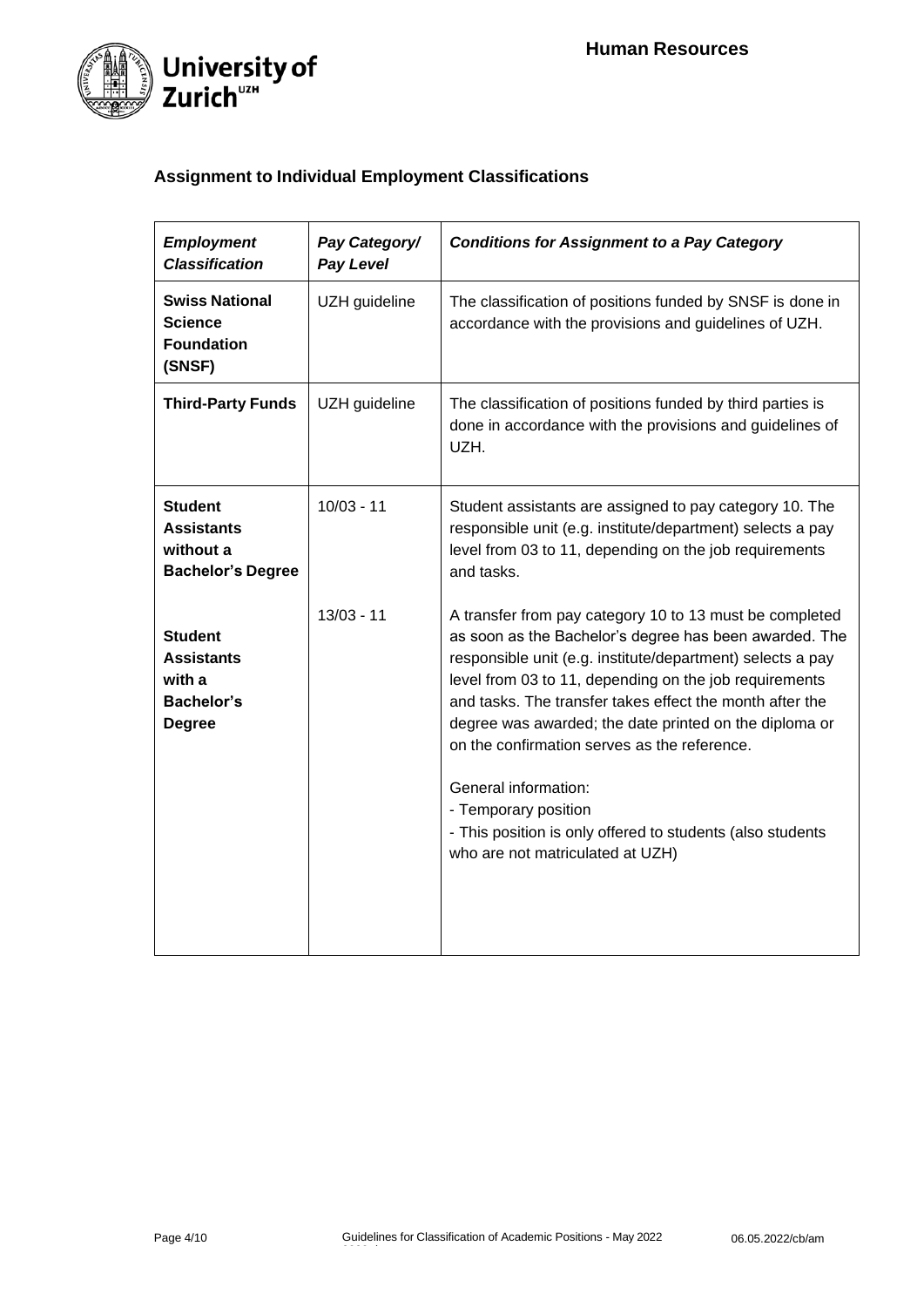

| <b>Employment</b><br><b>Classification</b> | Pay Category/<br><b>Pay Level</b> | <b>Conditions for Assignment to a Pay Category</b>                                                                                                                                                                     |
|--------------------------------------------|-----------------------------------|------------------------------------------------------------------------------------------------------------------------------------------------------------------------------------------------------------------------|
| <b>PhD Candidates</b>                      | Regulations on<br>Pay (LR) 30     | Pay rates for PhD candidates are based on the standards<br>setby SNSF.                                                                                                                                                 |
| <b>Fast-Track PhD</b><br><b>Candidates</b> |                                   | Pay rates for PhD candidates based on SNSF pay ranges<br>(monthly pay x 12):                                                                                                                                           |
| (with a Bachelor's<br>degree)              |                                   | 1st year<br>CHF 47,040.00<br>2nd year<br>CHF 48,540.00<br>from 3rd year<br>CHF 50,040.00                                                                                                                               |
| <b>MD-PhD</b>                              |                                   |                                                                                                                                                                                                                        |
| (Track I with a<br>Bachelor'sdegree in     |                                   | These rates are valid for an employment level of 60%.<br>Employment levels for PhD positions can be up to 100%,                                                                                                        |
| medicine                                   |                                   | with corresponding adjustments made to the salary. Any                                                                                                                                                                 |
| <b>Track II medical studies</b>            |                                   | additional salary costs are covered by the responsible unit                                                                                                                                                            |
| are completed)                             |                                   | (e.g. institute, department, chair, or clinic). The yearly pay<br>increase takes effect on the first day of the month in which<br>employment commenced (also if employment began on<br>another day of the month).      |
|                                            |                                   | General information:                                                                                                                                                                                                   |
|                                            |                                   | - Temporary position                                                                                                                                                                                                   |
|                                            |                                   | - 3 years as a rule                                                                                                                                                                                                    |
|                                            |                                   | - Possibility to extend employment by 1 year, for a                                                                                                                                                                    |
|                                            |                                   | maximum total of 6 years (§ 15 PVO-UZH)<br>- Years worked as a PhD candidate and as a teaching and                                                                                                                     |
|                                            |                                   | research assistant are treated as cumulative, regardless<br>of the source of funding.                                                                                                                                  |
|                                            |                                   | - Purpose of employment: PhD conferral (§ 10 c para. 2                                                                                                                                                                 |
|                                            |                                   | University Statutes), mandatory matriculation                                                                                                                                                                          |
|                                            |                                   | If the employment relationship continues, the employment<br>classification must be changed to that of a postdoctoral<br>researcher (new employment classification) as soon as the<br>doctoral diploma has been issued. |
|                                            |                                   | If it is unclear whether it is the final diploma or a sufficient<br>confirmation, the relevant faculty must be consulted.                                                                                              |
|                                            |                                   | The faculties are responsible for determining the validity of<br>doctoral diplomas.                                                                                                                                    |
|                                            |                                   |                                                                                                                                                                                                                        |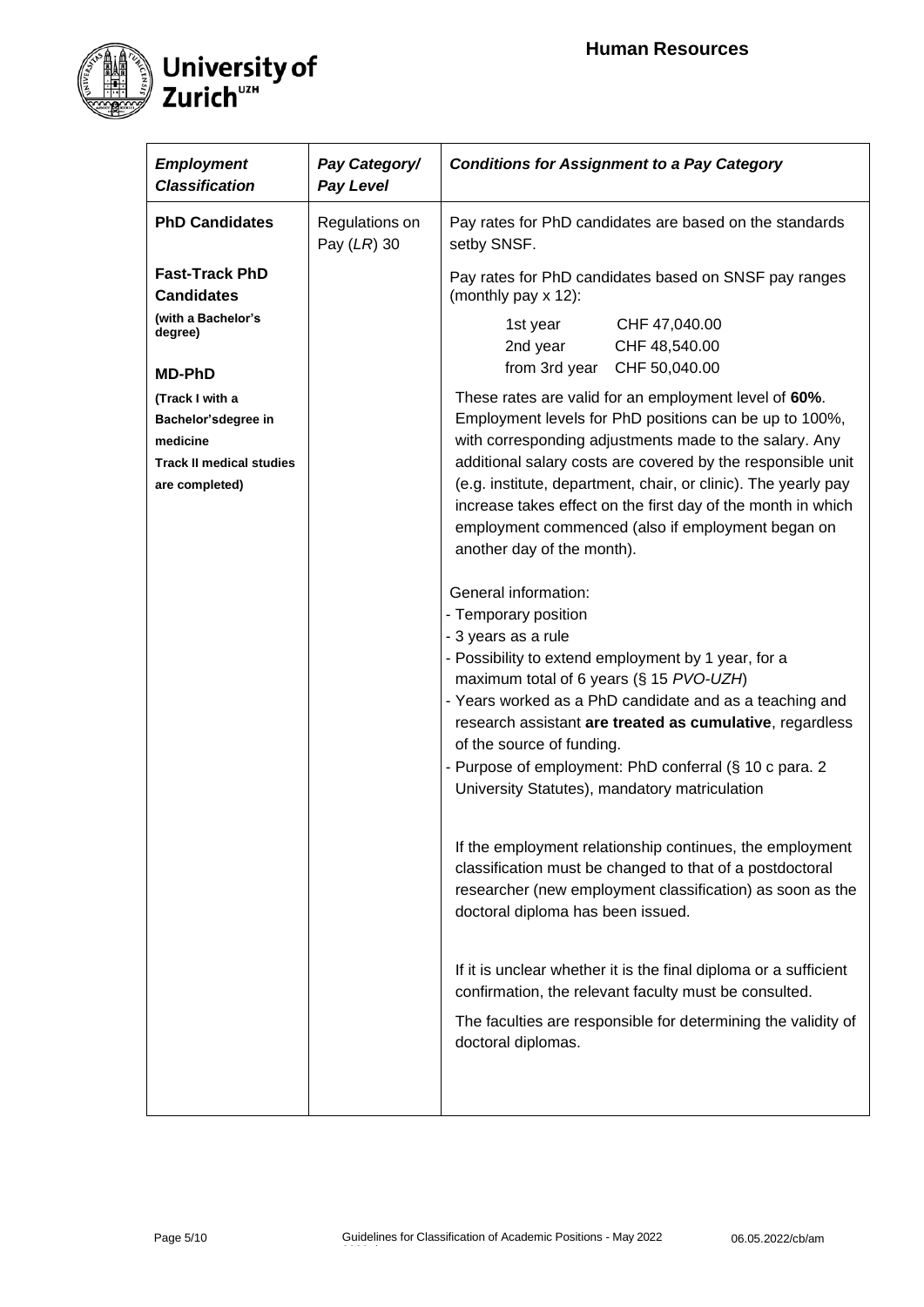

| <b>Employment</b><br><b>Classification</b>                  | Pay Category/<br><b>Pay Level</b> | <b>Conditions for Assignment to a Pay Category</b>                                                                                                                                                                                                                                                                                                                                                                       |
|-------------------------------------------------------------|-----------------------------------|--------------------------------------------------------------------------------------------------------------------------------------------------------------------------------------------------------------------------------------------------------------------------------------------------------------------------------------------------------------------------------------------------------------------------|
| <b>Teaching and</b><br><b>Research</b><br><b>Assistants</b> | 17/03                             | Basic category for persons with a university<br>degree/Master's degree but no doctoral degree.<br>New employees are always assigned to pay level 03,<br>regardless of any past work experience. Work experience is<br>not considered. Pay raises in recognition of good<br>performance (performance appraisal) are possible (in<br>accordance with cantonal provisions).<br>General information:<br>- Temporary position |
|                                                             |                                   | - 3 years as a rule<br>- Possibility to extend employment by 1 year, for a<br>maximum total of 6 years (§ 15 PVO-UZH)<br>- Years worked as a PhD candidate and as a teaching and<br>research assistant are treated as cumulative, regardless<br>of the source of funding.<br>- Purpose of employment: PhD conferral (§ 10 c para. 2<br>University Statutes), mandatory matriculation                                     |
|                                                             |                                   | If the employment relationship continues, the employment<br>classification must be changed to that of a postdoctoral<br>researcher (new employment classification) as soon as the<br>doctoral diploma has been issued.                                                                                                                                                                                                   |
|                                                             |                                   | If it is unclear whether it is the final diploma or a sufficient<br>confirmation, the relevant faculty must be consulted.<br>The faculties are responsible for determining the validity of<br>doctoral diplomas.                                                                                                                                                                                                         |
|                                                             |                                   |                                                                                                                                                                                                                                                                                                                                                                                                                          |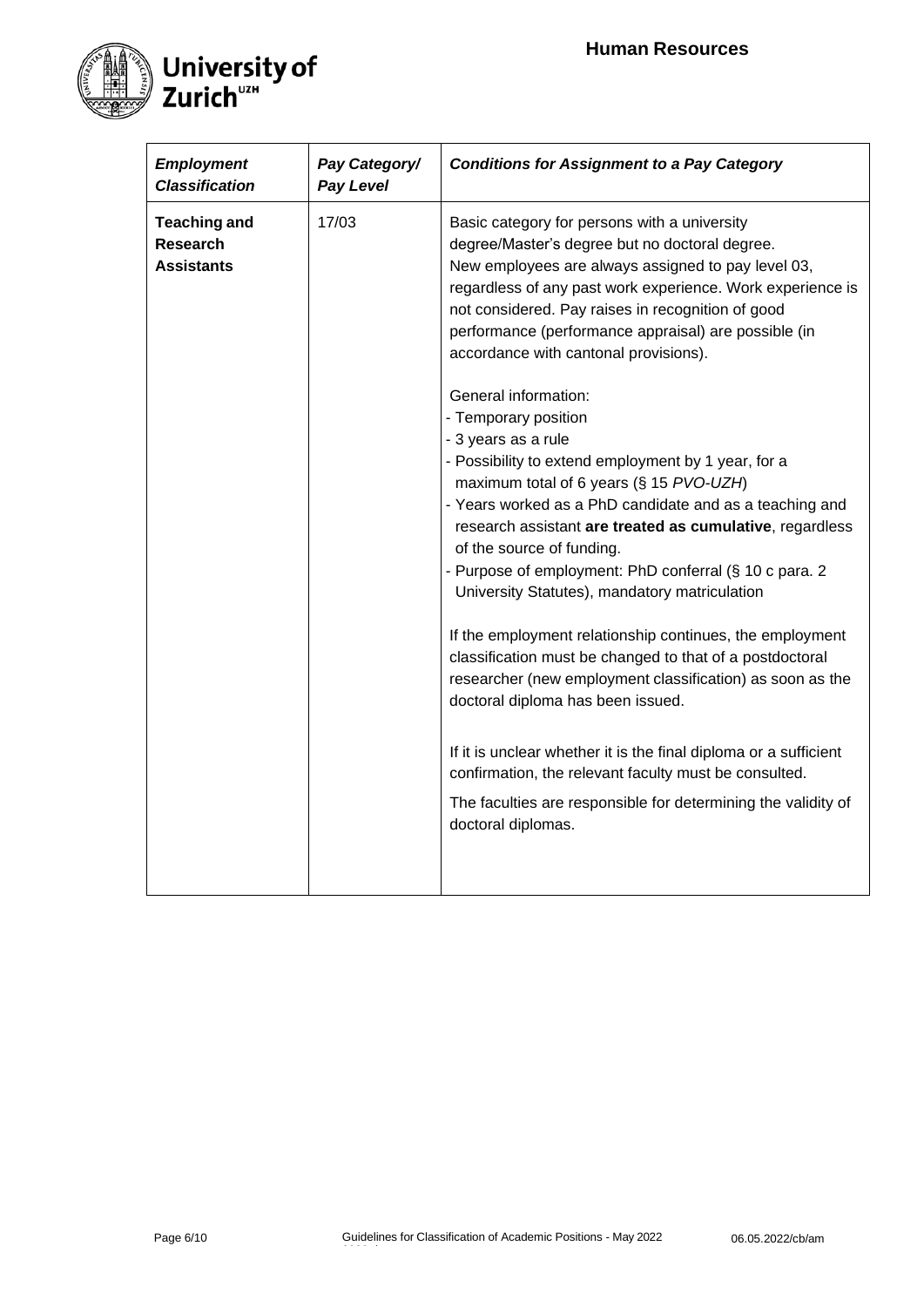

| <b>Employment</b><br><b>Classification</b> | Pay<br>Category/Pay<br>Level | <b>Conditions for Assignment to a Pay Category</b>                                                                                                                                                                                                                                                                                                                                                                                                                                                                                                                                                                                                                                                                                                                                                                                                                                                                                                                                                                                                                                                                                                                                                                                                                                                                                                                                                                                     |
|--------------------------------------------|------------------------------|----------------------------------------------------------------------------------------------------------------------------------------------------------------------------------------------------------------------------------------------------------------------------------------------------------------------------------------------------------------------------------------------------------------------------------------------------------------------------------------------------------------------------------------------------------------------------------------------------------------------------------------------------------------------------------------------------------------------------------------------------------------------------------------------------------------------------------------------------------------------------------------------------------------------------------------------------------------------------------------------------------------------------------------------------------------------------------------------------------------------------------------------------------------------------------------------------------------------------------------------------------------------------------------------------------------------------------------------------------------------------------------------------------------------------------------|
| <b>Postdoctoral</b><br><b>Researchers</b>  | 18/03                        | Basic category for persons with a university<br>degree/Master's degree and doctoral degree.<br>New employees are always assigned to pay level 03,<br>regardless of any past work experience as PhD candidates<br>or as teaching and research assistants. Past work<br>experience is not considered. Pay raises in recognition of<br>good performance (performance appraisal) are possible (in<br>accordance with cantonal provisions).<br>A transfer from teaching and research assistant to<br>postdoctoral researcher (from pay category 17 to 18) must<br>be completed as soon as the doctoral diploma or a<br>temporary academic record from the dean's office is issued.<br>The date printed on the diploma or on the confirmation<br>serves as the reference. The transfer takes effect the<br>following month and is done according to the system: "Up<br>one category, down two levels."<br>If it is unclear whether it is the final diploma or a sufficient<br>confirmation, the relevant faculty must be consulted.<br>The faculties are responsible for determining the validity of<br>doctoral diplomas.<br>General information:<br>- Temporary position<br>- 3 years at the most<br>- Possibility to extend employment for a maximum total of 6<br>years (§ 15 PVO-UZH). Years worked as a PhD candidate<br>and teaching and research assistant are no longer carried<br>over to the position as postdoctoral researcher. |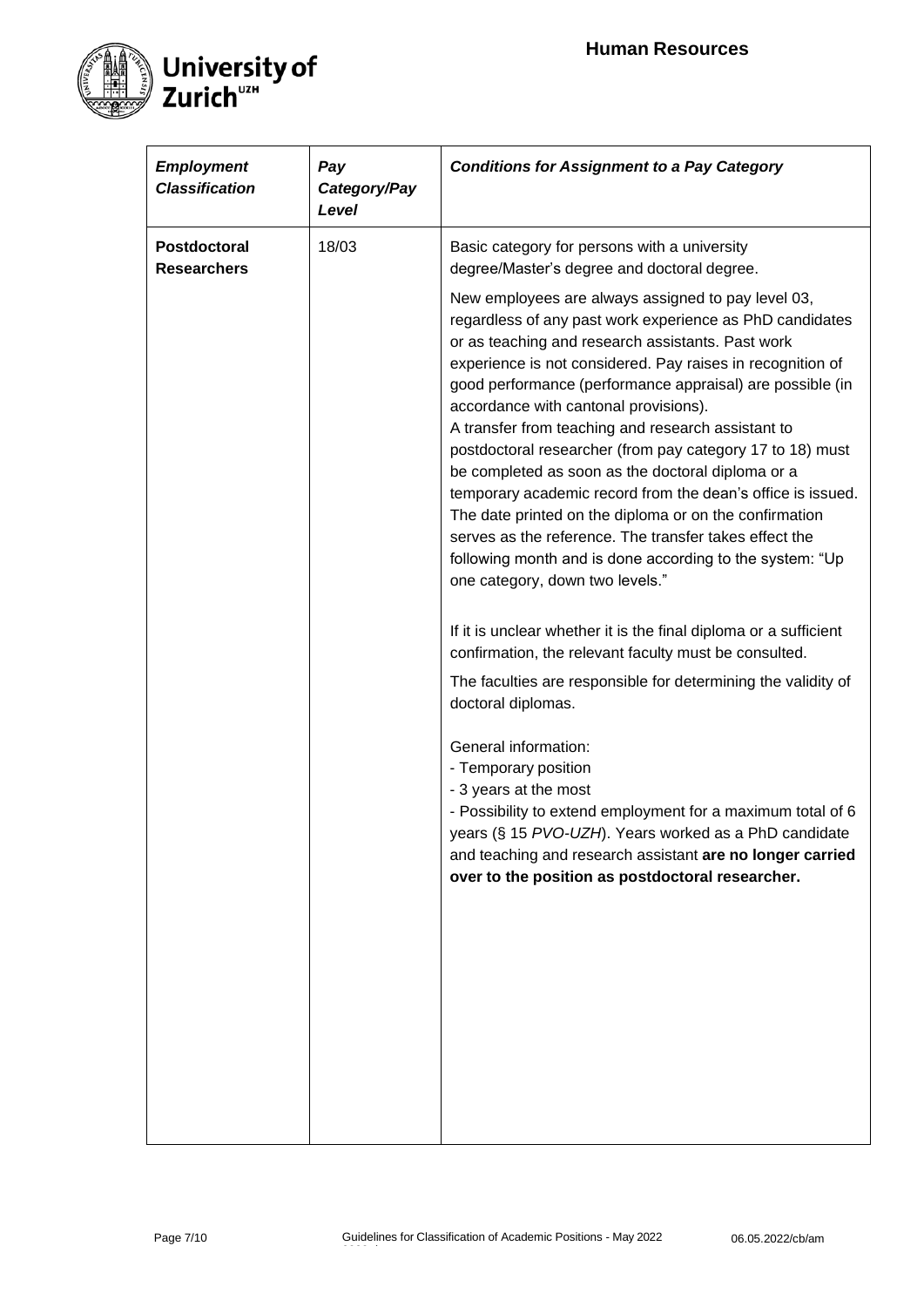

| <b>Employment</b><br><b>Classification</b>                                                                                 | Pay<br>Category/Pay<br>Level | <b>Conditions for Assignment to a Pay Category</b>                                                                                                                                                                                                                             |
|----------------------------------------------------------------------------------------------------------------------------|------------------------------|--------------------------------------------------------------------------------------------------------------------------------------------------------------------------------------------------------------------------------------------------------------------------------|
| <b>Senior Teaching</b><br>and Research<br><b>Assistants with or</b><br>without a<br><b>Habilitation</b><br>(venia legendi) | 19/03                        | Basic category for persons with a university degree and a<br>doctoral degree, possibly with higher levels of responsibility,<br>more than 2 reporting employees, demanding<br>responsibilities or tasks, e.g. as a deputy head of unit or<br>part-time head of administration. |
|                                                                                                                            | 20                           | Additional responsibilities compared with pay category 19,<br>e.g. with more than 6 reporting employees.<br>The Human Resources Department determines the<br>classification on the basis of the job description.                                                               |
|                                                                                                                            | 21 or 22                     | <b>Exceptional circumstances</b><br>The Human Resources Department determines the<br>classification on the basis of the job description.                                                                                                                                       |
|                                                                                                                            |                              | General information:<br>- Temporary position<br>- 3 years at the most<br>- Possibility to extend employment by three years, for a<br>maximum total of 9 years (§ 15 PVO-UZH)                                                                                                   |
|                                                                                                                            |                              | Years worked as a postdoctoral researcher are carried<br>over to the position as senior teaching and research<br>assistant. A postdoctoral researcher subsequently<br>employed as a senior teaching and research assistant<br>can remain a maximum of 9 years.                 |
|                                                                                                                            |                              | New employees are always assigned to pay level 03,<br>regardless of any past work experience. Work experience is<br>not considered. Pay raises in recognition of good work are<br>possible (in accordance with cantonal provisions).                                           |
| <b>Senior Teaching</b><br>and Research<br><b>Assistants</b><br><b>Ambizione SNSF</b>                                       | 20/03                        | SNSF Promotion of Young Researchers (exceptional case).<br>Yearly pay raises of 1 pay level (starting with basic pay<br>category/level 20/03).                                                                                                                                 |
| <b>Senior Teaching</b><br>and Research<br><b>Assistants</b><br><b>PRIMA SNSF</b>                                           | 21/03                        | SNSF Promotion of Excellent Female Researchers<br>(exceptional case).<br>Yearly pay raises of 1 pay level (starting with basic pay<br>category/level 21/03).                                                                                                                   |
|                                                                                                                            |                              | General information:<br>- Temporary position according to the guidelines of SNF.                                                                                                                                                                                               |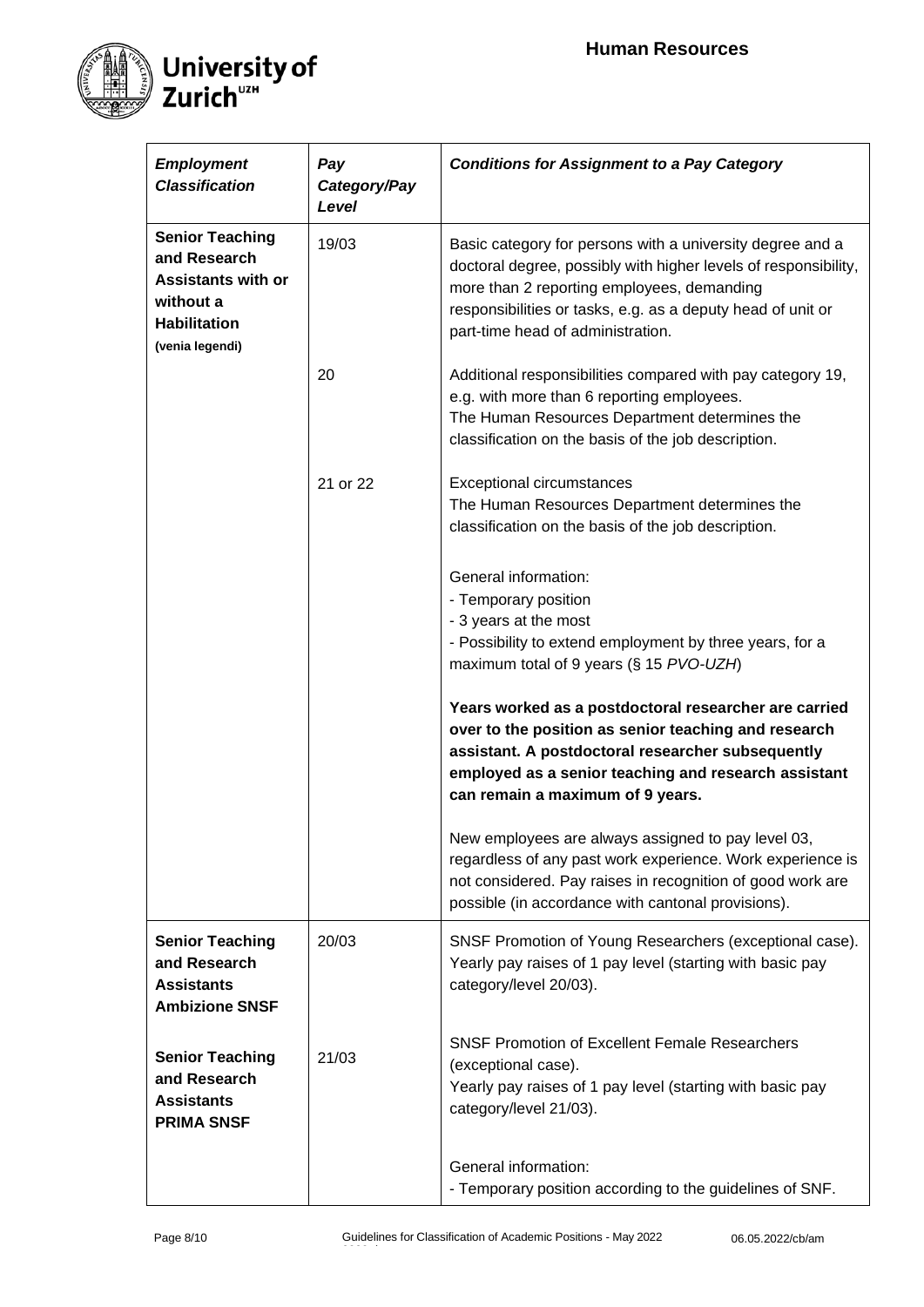

| <b>Employment</b><br><b>Classification</b>                   | Pay<br>Category/Pay<br>Level | <b>Conditions for Assignment to a Pay Category</b>                                                                                                                                                                                                                      |
|--------------------------------------------------------------|------------------------------|-------------------------------------------------------------------------------------------------------------------------------------------------------------------------------------------------------------------------------------------------------------------------|
| <b>Academic</b><br><b>Associates</b>                         | from 16                      | Classification with a Bachelor's degree.                                                                                                                                                                                                                                |
| (also valid in human,<br>dental, and veterinary<br>medicine) | from 17 - 20                 | Classification with a licentiate, diploma or Master's degree.<br>The Human Resources Department determines the<br>classification on the basis of the job description. Relevant<br>past work experiences are considered.<br>General information:<br>- Permanent position |
| <b>Heads of</b><br><b>Academic Units</b>                     | $21 - 23$                    | The Human Resources Department determines the<br>classification on the basis of the job description. Relevant<br>past work experiences are considered.                                                                                                                  |
| (also valid in human,<br>dental, and veterinary<br>medicine) |                              | General information:<br>- Permanent position                                                                                                                                                                                                                            |